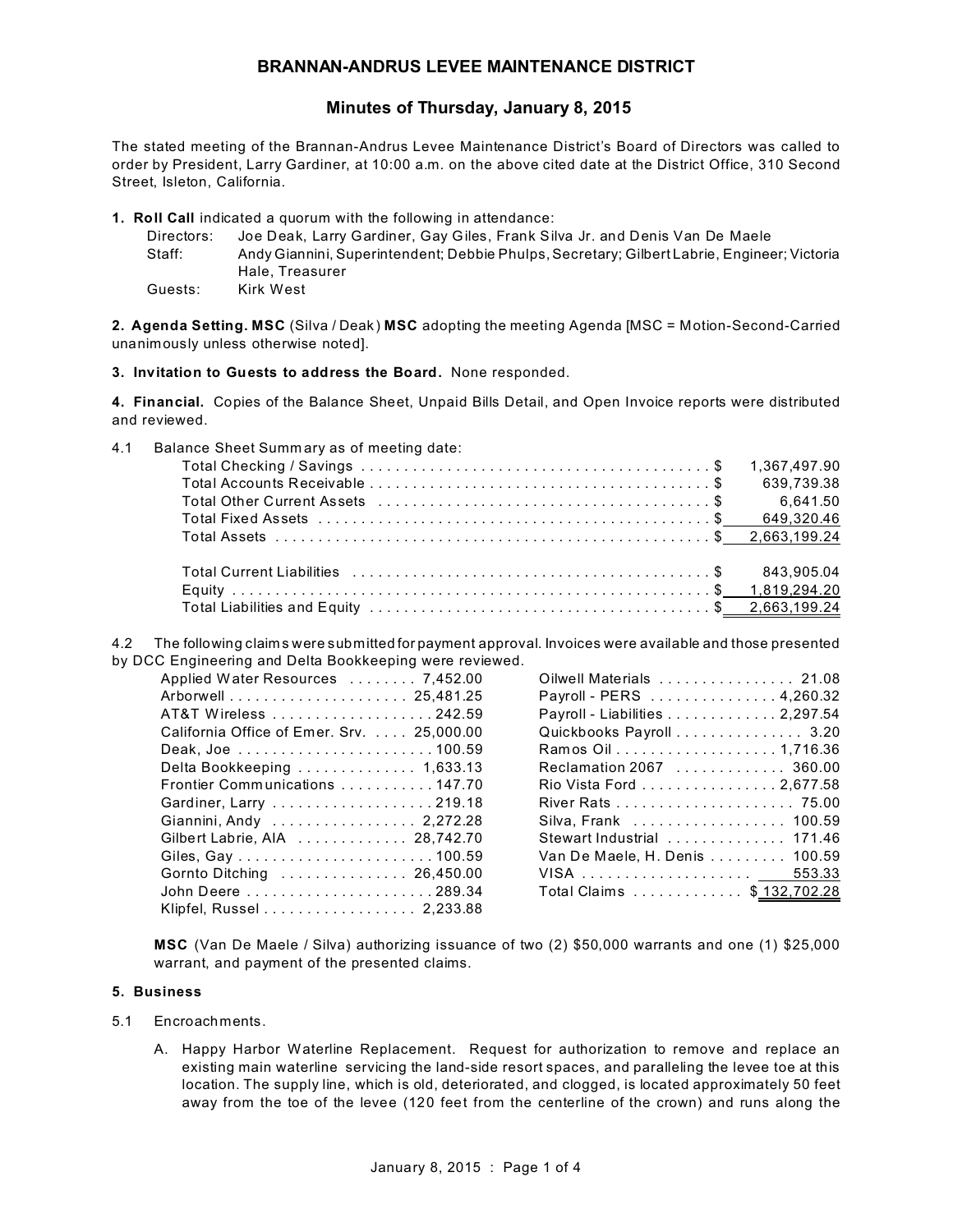landward edge of the resort's internal access drive. Construction, which has already commenced, will be accomplished in segm ents with approxim ately 350 lineal feet of line being replaced. An 18 to 24-inch deep trench is the extent of the excavation required, and the new line being installed is PVC. Because of the seriousness of the problem for the resort occupants, the negative impact potential to the levee structure, and consequence of any delay in the applicant's repair schedule, a verbal authorization was given by this office to continue with the work already started. It is recomm ended that a letter of permission be issued to Mr Hite, the owner/applicant, for the waterline repair work.

B. Mokelumne Bridge Repair. Discussion ensued regarding the proposed repairs to the Mokelumne River / Highway 12 Bridge. The District Engineer has been engaged with Caltrans as to the timing of the work and potential risk implications posed to the District's flood preparedness planning as a result of the prolonged closure to boating traffic, which would include rock barges. Additional meetings are scheduled in an attempt to discuss and mitigate the concerns of the districts and comm ercial interests.

5.2 Equipm ent. Discussion ensued regarding truck repairs and whether that piece of equipm ent (1998) is at the end of its service life. Andy and Fran were delegated with the task of researching and making a recommendation regarding potential replacement.

### **6. Staff Reports**

6.1 Secretary - Debbie Phulps. MSC (Giles / Van De Maele) approving the December 11, 2014 minutes. A response was received from Counsel to the District's request for staff assignment. Scott will continue to field District inquiries; but will begin the process of mentoring staff to eventually become the District's first-line contact. The Subventions Program 2014-15 Work Agreements were presented for execution.

6.2 Engineer - Gil Labrie. The District Engineer (DE) presented his written report. Discussion points in the course thereof are noted by the use of inset paragraphs.

1. Levee Subventions Program Issues Overview — For the last few months the main focus of DWR Subventions Program efforts that could significantly affect administration of the Levee Program is the development of a *Delta Levees Investment Strategy* (DLIS) methodology. As previously reported, this effort is being undertaken by outside consultants reporting to the Delta Stewardship Council (DSC). With the disruption of many government efforts by the recent holiday period, it is not surprising that LMA engineers and other representatives have not heard from the DSC or its outside consultants with any type of update. However, the Investment Strategy effort is referenced in recent docum ents relating to levees that are emanating from DW R, the DSC and the DPC. BALMD Board members should continue to take note of the fact that the purpose for this report drafting effort is to objectify the decision making process of allocating fiscal resources for flood protection vs ecosystem restoration vs water system reliability. The 2009 Delta Reform Act , directs the DSC to develop funding priorities "that achieve an optimal reduction of risk and further the coequal goals of water supply reliability and restoring the Delta ecosystem".

The methodology being developed is intended to be a computer-based budgeting decision support tool. Such a tool will be used to propose a prioritized list of "investments", for State funding consideration. These investment priorities will replace the interim Delta Plan policies and implementing regulation that currently guide DW R and State budgeting allocations of Water Bond monies.

This is supposed to be a transparent process but it is on the fast track and the consultants are therefore forced to rely on the data and results of previous out-dated Delta levee study efforts, primarily the DRMS Report, the DPC Econom ic Sustainability Report and the LMA's 5-Year Plans. Only one of those documents, the DPC study, represents a more reliable barometer of benefits and costs associated with Delta Levee maintenance and rehabilitation. The other two are outdated and the DRMS report is also fatally flawed, according to local engineers whose input was ignored.

To date Gilbert Cosio (MBK), Chris Neudeck (KSN) and myself have participated in only two discussion sessions with DPC representatives and the consultant team working to develop an investment strategy and compile the report. In the second session it was stressed by Cosio, Neudeck and m yself that the Delta islands have to be viewed as part of a system and not individually and that all levees have to be brought up to and maintained to the PL 84-99 or Bulletin 192-82 standards first, before some are taken to a higher level of protection.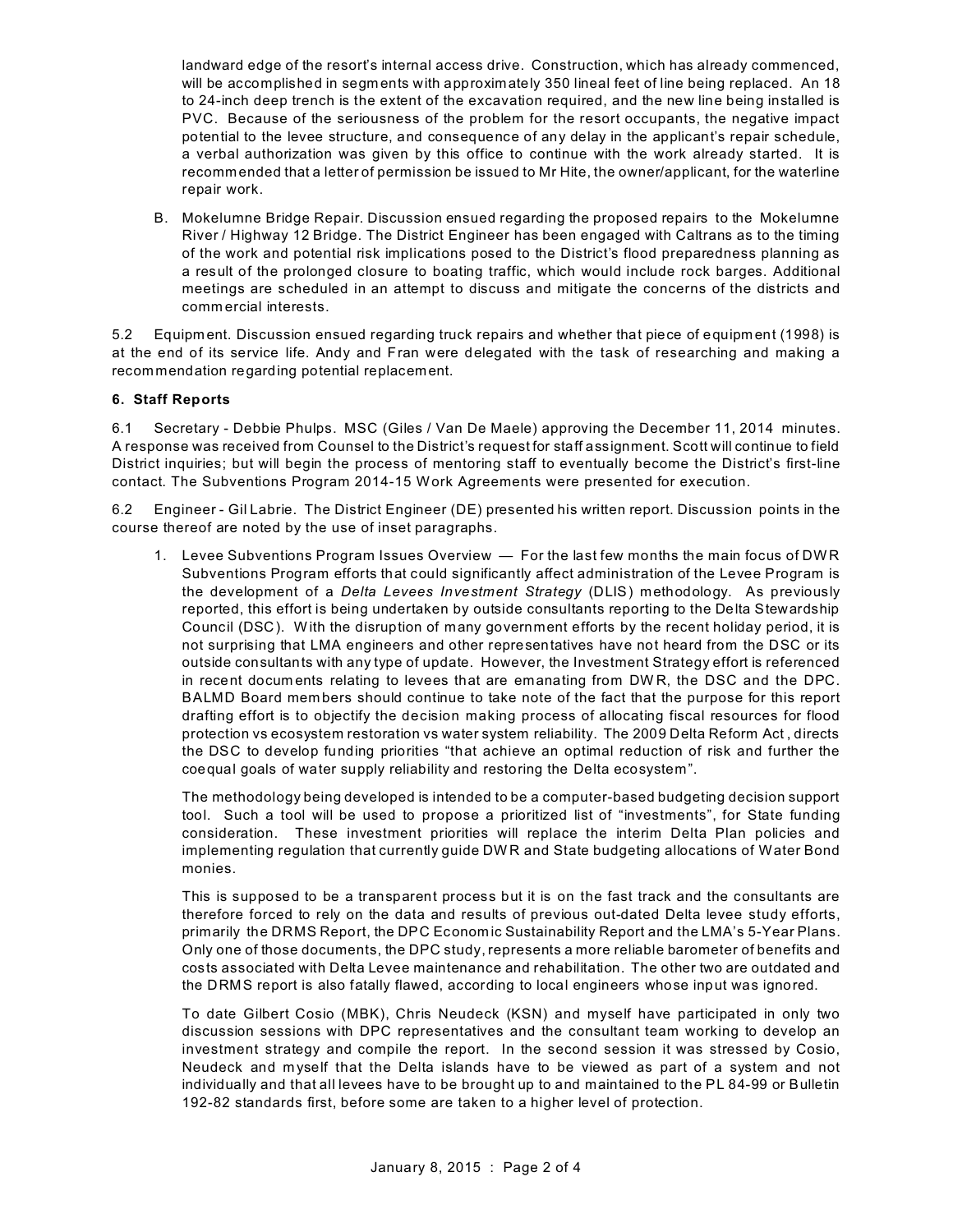As previously reported, another principal item of focus by DW R involving the Delta Levees Subventions Program was the PSP (Project Solicitation Proposal) package for Delta Levees Special Flood Control (Multi-benefit) Projects. DWR issued this PSP on June 13, 2014, with a total of \$75 m illion potentially available for projects ultimately selected through a two-phase selection process.

BALMD's planned erosion repair/habitat enhancement project involving the Sacramento Riverlevee between Cache Slough and Isleton was one of the 5 concept Proposal projects selected, with the invitation to submit a Full Application for funding consideration by September 16, 2014. Only four out of the five LMA's on the short list chose to continue in the selection process. Subsequently, this prepared and assembled a more detailed Full Application package, responding to the more detailed requirements of the Program Guidelines and successfully met the deadline established by DWR. Thereafter, DWR requested some additional information and formatting changes with a deadline for the follow up submittal of October 13, 2014. It is our understanding that the District will be contacted by DW R some time this m onth and advised of the next steps in the PSP process.

- B. Periodic Inspection Report Notification was just received that BALMD will be on the agenda of a National Levee Rollup meeting tentatively scheduled for January 28 in Oklahoma. The Rollup meeting is the next level up in the USACE Levee Screening process that began in 2014. The Levee Screening program is a risk-based assessment using previously collected data and on-site survey. Because of a moving schedule conflict this office was unable to attend a pre-screening that was scheduled for September 3 with CVFPB staff and LMA representatives regarding BALMD findings. A National Rollup meeting that was held in Sacramento on November 14, 2014 had the BALMD assessment report on the agenda and the District was notified in advance to attend. However, upon arrival and check in the USACE staff advised that there was not enough time scheduled to go over the BALMD report. The Rollup session is not the final screening, which will be a few months later. According to USACE staff the assessment result will have no bearing on PL 84-99 status.
- C. 2013-14 Subventions Projects As previously reported, the main construction project that was budgeted for this fiscal year is a seepage managem ent and French drain project for Georgiana Slough, designated the Gardiner/Still project. That project was submitted to the Central Flood Protection Board for an Encroachment Permit to comply with the more stringent requirement for CVFPB oversight of levee work on Project Levees. Because of USACE oversight and sign off for that permitting process the Flood Board is insisting on more detailed engineering back up and is in no hurry to move any requests through the process. It is hoped that a permit can be obtained in time to go to construction in the spring.

In terms of current long range planning efforts this office is gathering updated survey data for the levee crown along the reach between Pirates Lair Resort and Happy Harbor in anticipation of a future crown maintenance and improvement project. That area has seen some settlement and shifting since it was last rehabilitated.

As part of the District's Fall 2014 construction efforts, a contract was negotiated with Arborwell to undertake the focused tree trimming effort on the Sacramento River levee to eliminate some critical, unacceptable vegetation maintenance deficiencies at two m ain locations. Most of that work was undertaken in late November 2014 but some pickup was also done on a fourth day in December. This office monitored the effort continually to ensure that Flood Board standards were achieved and did m ake the arrangem ents with the California Highway Patrol to assist with traffic control. There is a small section of land side vegetation along Highway 160, south of the Highway 12 intersection that Arborwell was unable to pick up in December, as time ran out. A subsequent decision was m ade by this office to address that situation next fall.

D. Delta Bay Monitoring — This office is increasingly becoming more concerned about lateral movem ent that is being measured in the levee at the Delta Bay Resort. As previously reported, this office has been conducting periodic monitoring surveys of a particular section of the San Joaquin River levee at this location because of the localized settlement that had been occurring there over the years, necessitating periodic rehabilitation. Last year a bathymetric survey adjacent to the this levee section revealed some slope failure at the water side toe, prompting a District declared emergency project, to bolster the levee with rip-rap before the flood season officially begins. Afterward the levee crown was re-graded and re-paved. Unfortunately, that effort has not completely arrested the instability that continues to show up in the readings taken from the